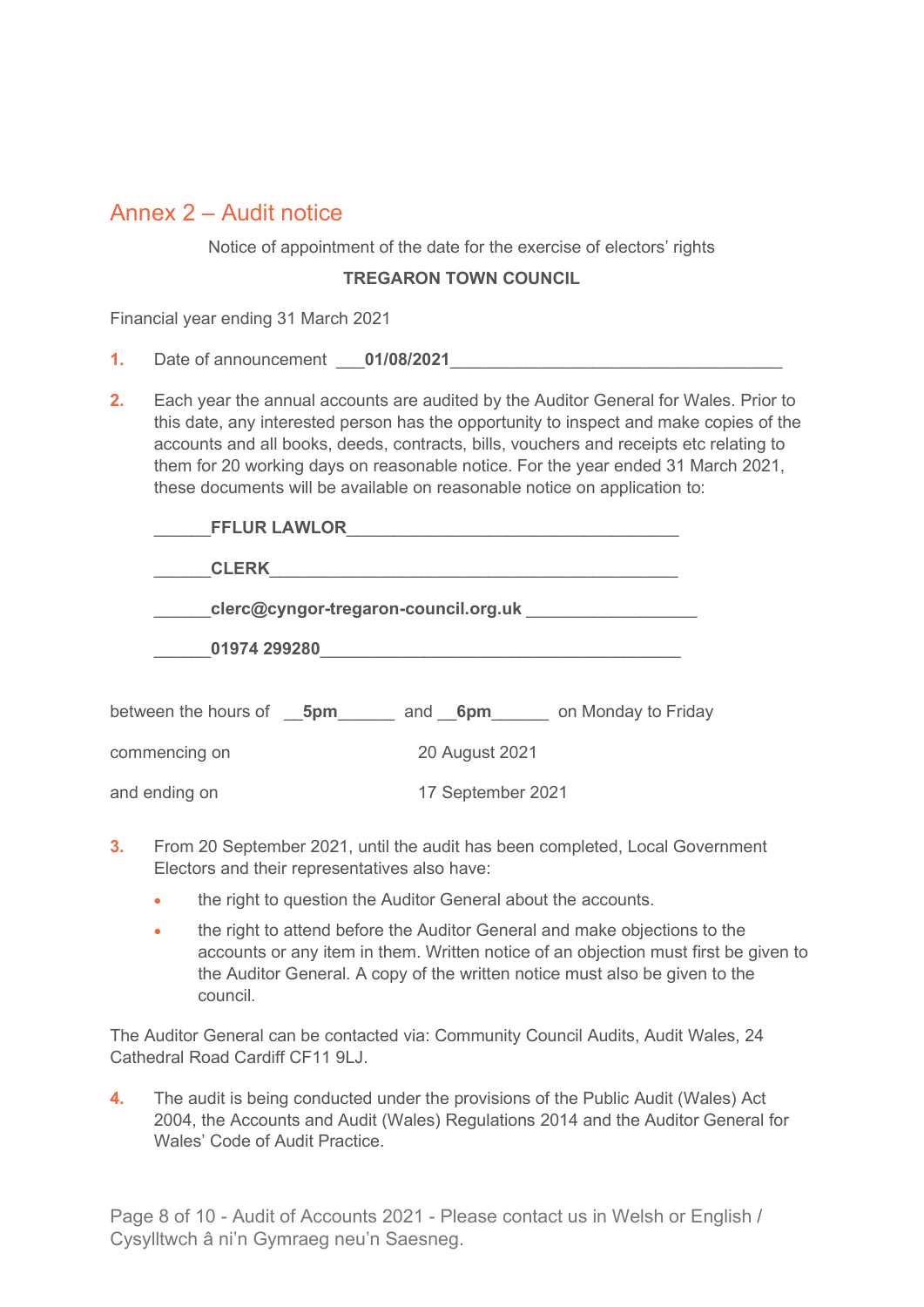# Electors' rights under the Public Audit (Wales) Act 2004

### The basic position

By law, any interested person has the right to inspect the council's accounts. If you are entitled and registered to vote in local council elections, then you (or your representative) also have the right to ask the Auditor General questions about them or challenge an item of account contained within them.

#### The right to inspect the accounts

When a local government body has finalised its accounts for the previous financial year, it must advertise that they are available for people to look at. Having given reasonable notice of your intentions, you then have 20 working days to look through the accounts and supporting documents. You will be able to make copies of the accounts and most of the relevant documents from the body. You will probably have to pay a copying charge.

#### The right to ask the auditor questions about the accounts

You can only ask the Auditor General questions about the accounts. The Auditor General does not have to answer questions about the body's policies, finances, procedures or anything else not related to the accounts. Your question must be about the accounts that are subject to audit. The Auditor General does not have to say whether he thinks something the council has done, or an item in its accounts, is lawful or reasonable.

#### The right to object to the accounts

If you think that the body has spent money that they should not have, or that someone has caused a loss to the body deliberately or by behaving irresponsibly, you can object to the Auditor General by sending a formal 'notice of objection', which must be in writing to the address below. You must tell the Auditor General why you are objecting. The Auditor General must reach a decision on your objection. If you are not happy with that decision, you can appeal to the courts.

You may also object if you think that there is something in the accounts that the Auditor General should discuss with the council or tell the public about in a 'public interest report'. Again, you must give your reasons in writing to the Auditor General at the address below. In this case, the Auditor General must decide whether to take any action. The Auditor General will normally, but does not have to, give reasons for their decision and you cannot appeal to the courts. You may not use this 'right to object' to make a personal complaint or claim against the body.

Page 9 of 10 - Audit of Accounts 2021 - Please contact us in Welsh or English / Cysylltwch â ni'n Gymraeg neu'n Saesneg.